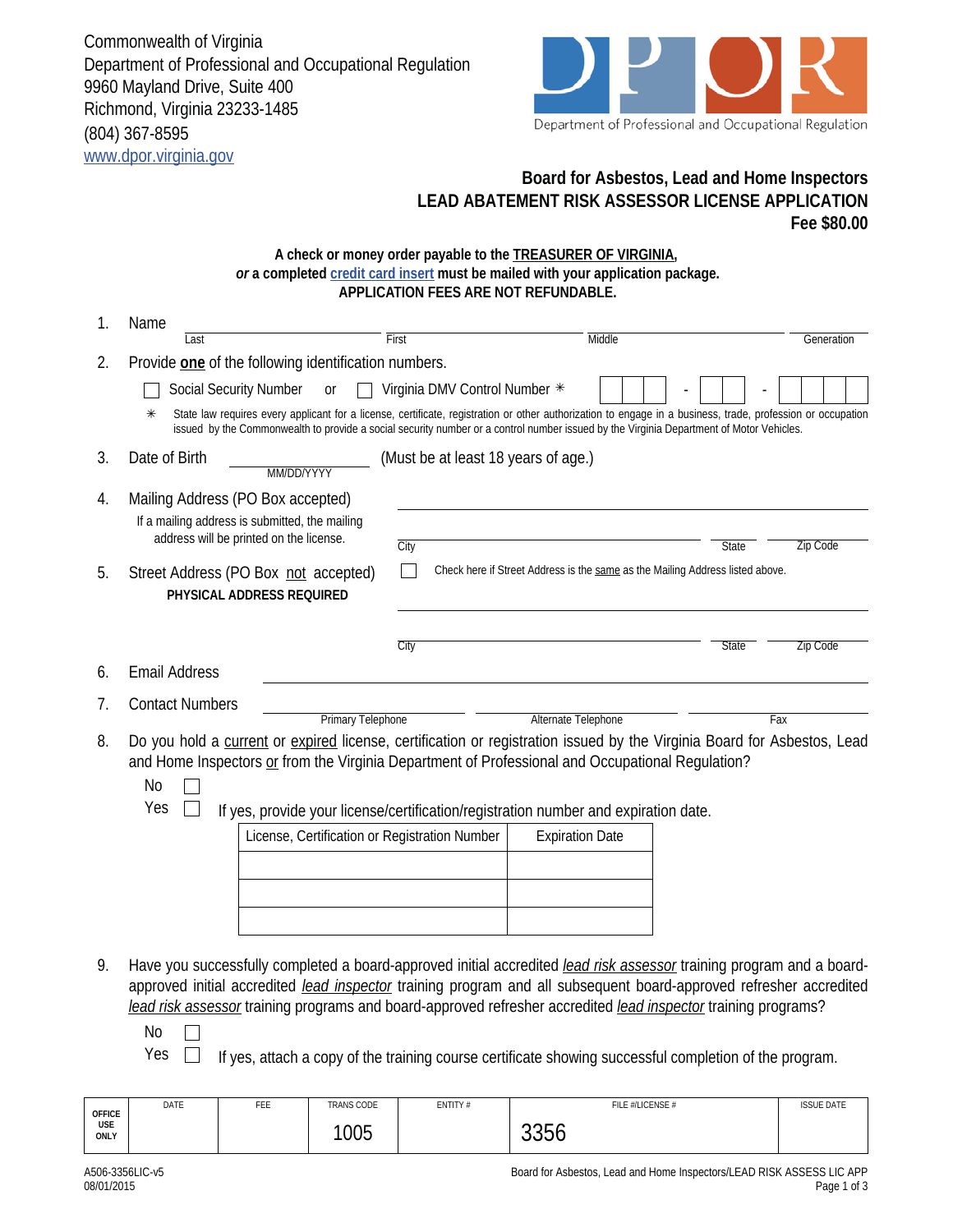- 10. Have you successfully completed a board-approved initial lead risk assessor training course and successful completion of a board-approved initial lead inspector training course that was at least three days in length?
	- No  $\Box$
	- $Yes \Box$  If yes, attach a copy of the training course certificate showing successful completion of the program.
- 11. Which of the following requirements are you using to qualify for licensure?
	- Certification or licensure as an industrial hygienist, a professional engineer, a registered architect or licensure in a related engineering/health/environmental field; or
		- Certification/Licensure No. State/Regulatory Agency
	- $\Box$ A bachelor's degree and one year of experience in a related field (lead, asbestos, environmental remediation work, or construction); or
	- $\Box$ An associate's degree and two years experience in a related field (lead, asbestos, environmental remediation work, or construction); or
	- A high school diploma or equivalent and at least three years experience in a related field (lead, asbestos,  $\Box$ environmental remediation work, or construction)

*Required Documentation:* Attach a completed *Lead Experience Verification Application (33LEXP)* and/or a completed *Lead Education Verification Form* (*33LED*).

12. Do you hold a current or expired environmental remediation license, certification or registration issued by any jurisdiction (excluding Virginia)?

No  $\Box$ 

Yes  $\Box$  If yes, complete the following table and attach an original Certification of Licensure/Letter of Good Standing.<sup>•</sup>

| State/Jurisdiction | License, Certification or Registration Number | <b>Expiration Date</b> |  |
|--------------------|-----------------------------------------------|------------------------|--|
|                    |                                               |                        |  |
|                    |                                               |                        |  |
|                    |                                               |                        |  |

- Certifications of Licensure/Letter of Good Standing, prepared by the state board or regulatory body must include: 1) the license/ certification/registration number; 2) the initial date of licensure; 3) the expiration date of the license or renewal fee; 4) the means of obtaining licensure (i.e. exam, reciprocity, etc.) and 5) all closed disciplinary actions resulting in a violation or undetermined finding.  $\bullet$
- 13. Have you ever been subject to a disciplinary action taken by any (including Virginia) local, state or national regulatory body?
	- No  $\Box$
	- $Yes \Box$  If yes, provide a certified copy of the final order, decree or case decision by a court or regulatory agency with lawful authority to issue such order, decree or case decision.
- 14. A. Have you ever been convicted in any jurisdiction of a *felony*? Any guilty plea or plea of nolo contendere must be disclosed on this application. Do not disclose violations that were adjudicated as a minor in the juvenile court system.

No  $\Box$ 

Yes  $\Box$  If yes, provide the information requested in # 14.C.

- B. Have you ever been convicted in any jurisdiction of a *misdemeanor* ? Any guilty plea or plea of nolo contendere must be disclosed on this application. Do not disclose violations that were adjudicated as a minor in the juvenile court system.
	- No  $\Box$
	- Yes  $\Box$  If yes, provide the information requested in # 14.C.